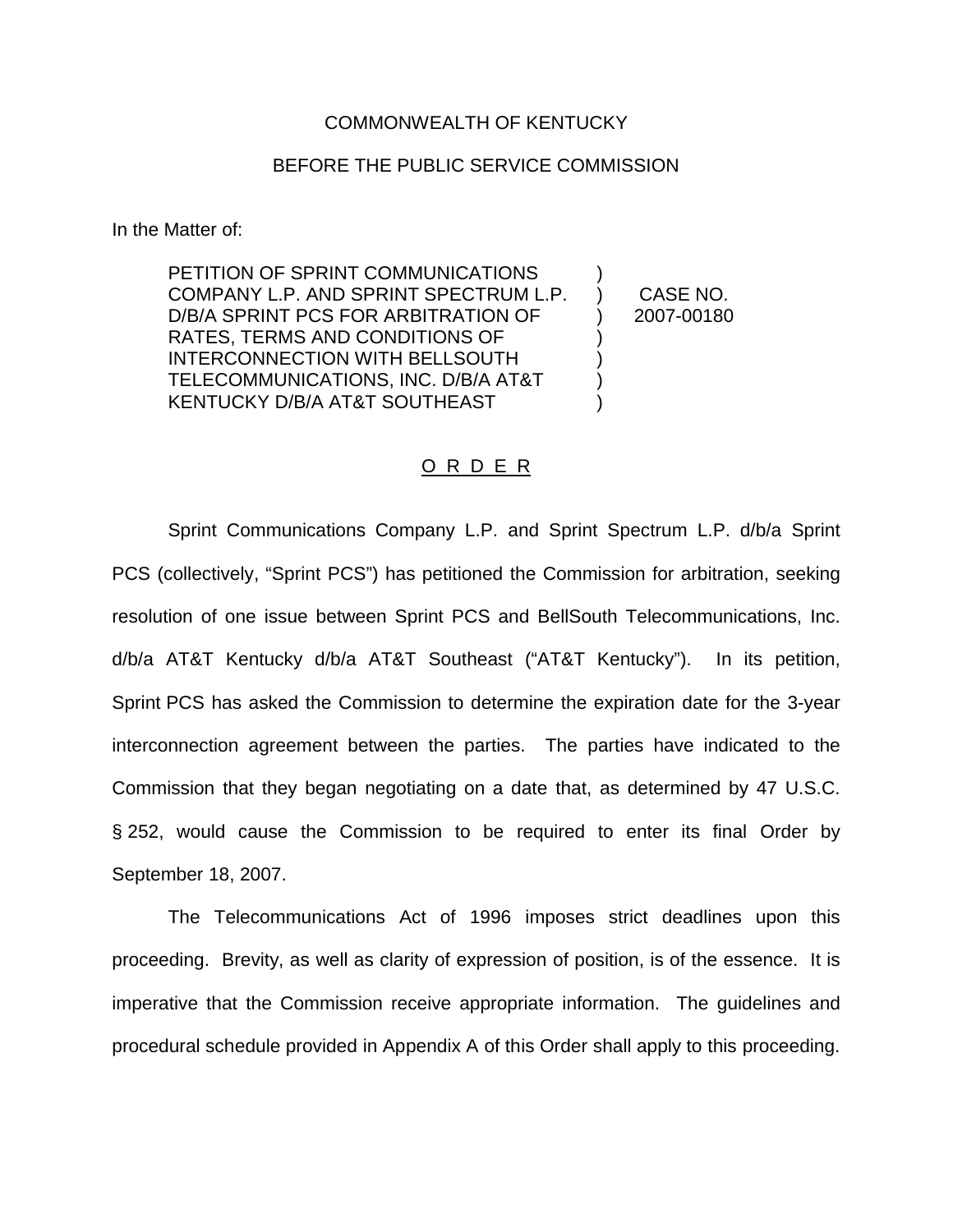If the parties believe that a formal hearing is necessary, a hearing request must be filed with the Commission no later than June 8, 2007. If the parties believe that an informal conference is necessary, a request must be filed with the Commission no later than June 15, 2007. Amended procedural schedules in this matter may be issued by the Commission, if required.

The Commission, being sufficiently advised, HEREBY ORDERS that the parties shall abide by the schedule set forth in Appendix A, attached hereto and incorporated herein, unless otherwise ordered by the Commission.

Done at Frankfort, Kentucky, this 25<sup>th</sup> day of May, 2007.

By the Commission

ATTEST:

**Executive Director**